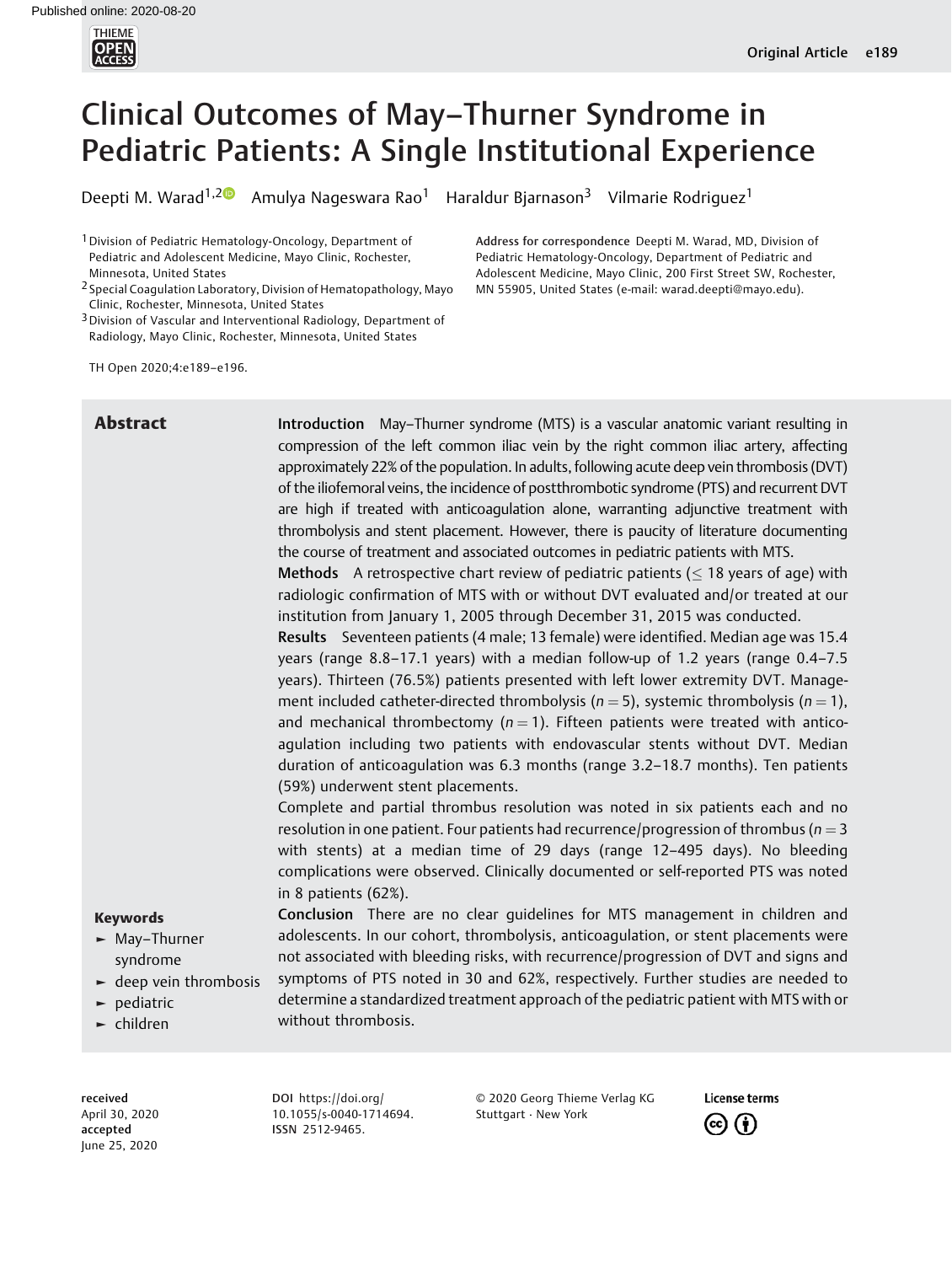# Introduction

May–Thurner syndrome (MTS) also known as Cockett syndrome is an anatomic variant resulting in compression of the left iliac vein by the overlying right common iliac artery against the lumbar vertebrae. As the vessel is compressed, changes of chronic endothelial irritation including collagen deposition can develop over timewith partial or complete occlusion of the vein. This anatomic variant associated with MTS is known to increase the incidence of left-sided lower extremity deep vein thrombosis (DVT).<sup>1–4</sup> The true prevalence of MTS is unknown, but it is estimated to be associated in 18 to 49% of left leg DVT.<sup>1,2</sup> Clinically, most patients present with acute DVT in the left lower extremity or progressively unilateral leg swelling and pain without an identifiable thrombosis; however, many patients may remain asymptomatic throughout their lifetime.<sup>3</sup> The clinical association of DVT and MTS is relatively low with a reported range of 2 to 3%.<sup>5</sup>

The main treatment goal of MTS associated with iliofemoral DVT is directed toward prevention of postthrombotic syndrome (PTS) (e.g., swelling secondary to venous insufficiency, pain, skin discoloration, and venous stasis skin ulceration). Anticoagulant therapy with unfractionated heparin (UFH), low molecular weight heparin (LMWH), with or without transition to warfarin, or direct-acting anticoagulants (e.g., rivaroxaban, apixaban) is the main treatment modality for patients presenting with acute DVT. Anticoagulation prevents thrombus propagation and/or pulmonary embolism (PE) but does not resolve the chronic venous occlusion secondary to thrombus or anatomic occlusion of the iliac vein secondary to compression by the overlying right iliac artery. Acute thrombosis associated with MTS has been historically treated with catheter-directed thrombolysis (CDT), mechanical thrombectomy (CDT in combination with mechanical thrombectomy is often referred to as pharmacomechanical thrombectomy [PMT]), percutaneous balloon angioplasty, and stenting.<sup>5–8</sup> In adults with MTS and DVT, recurrence of thrombosis is more common in those patients treated with anticoagulation alone<sup>9</sup> than those treated with PMT. Most adults with DVT in the setting of MTS undergo stent placement<sup>10,11</sup> whether in combination with PMT or later in association with venous recanalization of the chronic postthrombotic obstruction, angioplasty, and stent placement. However, fewcase reports and studies have reported the course of treatment and outcomes in pediatric patients with MTS.<sup>12–14</sup> There are currently no established standard treatment approaches in pediatric patients with MTS.

The purpose of our study was to retrospectively review our institutional management of pediatric MTS with or without DVT, and outcomes including thrombus response, recurrence/progression of thrombus, stent failure, and development of PTS.

# Methods

This study was approved by the Mayo Clinic Institutional Review Board. Medical record data was abstracted for all pediatric patients ( $\leq$  18 years of age) who presented for evaluation and/or treatment of MTS with or without DVT.

The study period comprised from January 1, 2005 to December 31, 2015. Patient demographic data, baseline thrombosis risk factors (e.g., body mass index [BMI]), congenital or acquired thrombophilia, immobility, and oral contraceptive pill (OCP) use, were reviewed. Overweight was defined as a BMI  $\geq$  25 kg/m<sup>2</sup> and obesity as a BMI  $\geq$  30 kg/m<sup>2</sup>.<sup>15</sup> Thrombophilia testing included antiphospholipid antibodies (i.e., lupus anticoagulant immunoglobulin [Ig] G, IgM, and anticardiolipin antibodies), activated protein C (APC) resistance with reflex gene sequencing for factor V Leiden if APC resistance abnormal, prothrombin G20210A mutation, antithrombin activity and antigen, protein C activity, free protein S, fibrinogen level, and fibrin D-dimer. Radiological techniques used for diagnosis of MTS and DVT, modality of treatment (e.g., catheter or systemic thrombolysis, thrombectomy, balloon angioplasty, stent placement), duration, and type of anticoagulation were also collected. Thrombosis outcomes were defined as complete resolution (no residual thrombus identified by ultrasound Doppler, magnetic resonance venography [MRV], or computed tomography venography [CTV], venography), partial resolution (residual thrombosis), and no resolution (complete occlusion of one or more affected left lower extremity veins). Recurrence and progression of DVTwere defined as per guidelines developed by the Perinatal and Pediatric Haemostasis Subcommittee of the Scientific and Standardization Committee of International Society of Thrombosis and Haemostasis.<sup>15</sup>

Stent failure was defined as no demonstrable blood flow secondary to thrombosis or mechanical failure if no thrombosis. Signs and symptoms of PTS were reviewed from medical-clinical notes (e.g., pain, swelling, dilated blood vessels, varicosities, and skin ulceration). A previously developed and validated PTS survey instrument was mailed to patients with thrombosis.<sup>16,17</sup>

### Statistical Analyses

Standard statistical methods were used to summarize collected data: frequency and percent for categorical variables and mean, median, and range for ordinal or continuous variables. Analysis was performed using JMP software (JMP version 13, SAS Institute Inc, Cary, North Carolina, United States; 1989–- 2016). Comparative analysis among subgroups and significance of difference (two-tailed  $p$ -value  $< 0.05$ ) were reported if sample size allowed analysis. Contingency analysis by Fisher's exact test was used for categorical comparisons and survival analysis was performed by Kaplan–Meier test.

### Results

#### Demographics

Seventeen patients (13 female) were identified. Median follow-up was 1.2 years (range  $0.4-7.5$  years) ( $\blacktriangleright$ Table 1). Fifteen patients identified as Caucasian, one patient each identified as African American and Hispanic. Median age at diagnosis of MTS was 15.4 years (range 8.8–17.1 years).

#### Clinical Presentation

Pain and swelling were the most common presenting symptoms ( $n = 13$ , 76%). Thirteen patients presented with acute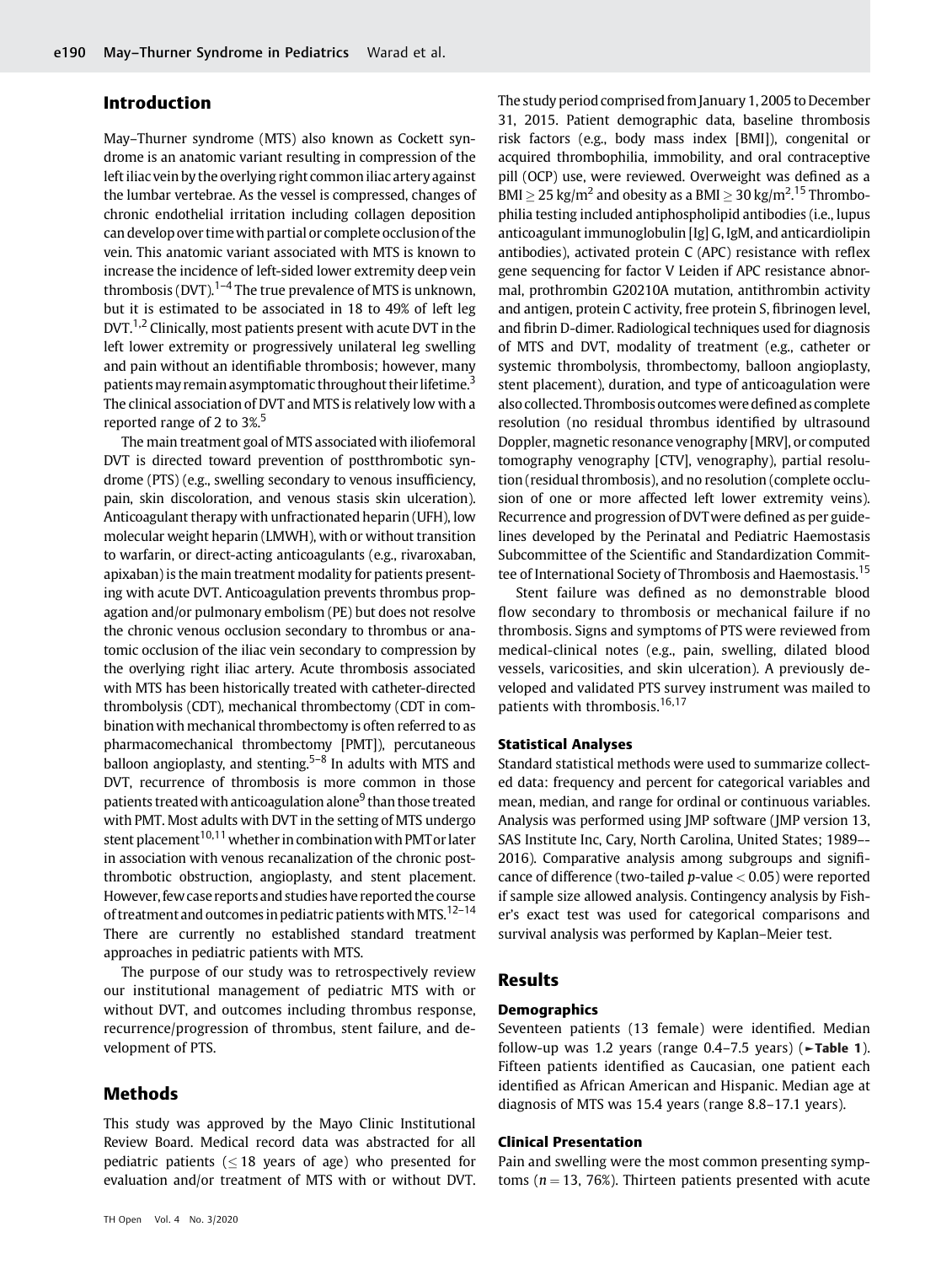| Gse<br>⊡       | Gender/<br>Age in | Risk factors                                                                                                                                                                                             | thrombosis<br>Location extent                                                                                 | Thrombolysis                                                           | Stenting                            | Anticoagulation                                                                     | Progression<br>Recurrence  | Thrombosis<br>outcomes | PTS/duration<br>follow-up (y) |
|----------------|-------------------|----------------------------------------------------------------------------------------------------------------------------------------------------------------------------------------------------------|---------------------------------------------------------------------------------------------------------------|------------------------------------------------------------------------|-------------------------------------|-------------------------------------------------------------------------------------|----------------------------|------------------------|-------------------------------|
|                | years             |                                                                                                                                                                                                          |                                                                                                               |                                                                        |                                     |                                                                                     | (time)                     | (CR/PR/NR)             |                               |
|                | F/16.7            | <b>a</b>                                                                                                                                                                                                 | iliac veins/common femoral extending<br>Inferior IVC/external and internal left<br>popliteal and tibial veins | Catheter-directed Alteplase<br>$(0.5 \text{ mg/h}, 1 \text{ mg/h})$    | Yes                                 | UFHLMWH/Warfarin/<br>Clopidogrel                                                    | $\frac{1}{2}$              | Æ                      | No (5.6)                      |
| $\sim$         | F/16.2            | <b>B</b>                                                                                                                                                                                                 | Left common iliac/common femoral,<br>upper deep femoral to popliteal/PE                                       | Catheter-directed Alteplase<br>$(0.5 \text{ mg/h})$                    | Yes                                 | LMWH recurrent<br>occlusion stent<br>UFH/Warfarin                                   | Yes $(6 d)$                | Æ                      | No (1.2)                      |
| 3              | F/15.5            | Leiden/immobility and OCP<br>Heterozygous factor V                                                                                                                                                       | to popliteal<br>Left iliofemoral                                                                              | None                                                                   | Yes                                 | UFH/Warfarin/<br>Clopidogrel                                                        | ş                          | Æ                      | No (0.4)                      |
| 4              | F/15.2            | OCP/ overweight (BMI 25.6)                                                                                                                                                                               | common iliac vein and<br>external iliac vein<br>Mid to distal left                                            | None                                                                   | $\frac{1}{2}$                       | Warfarin/Clopidogrel                                                                | $\geq$                     | E                      | Yes(0.9)                      |
| S              | F/14.6            | OCP <sub></sub>                                                                                                                                                                                          | $\lessgtr$                                                                                                    | None                                                                   | $\frac{0}{2}$                       | None                                                                                | $\geq$                     | ₹                      | ≨                             |
| 6              | M/14.5            | None                                                                                                                                                                                                     | c vein through<br>common femoral to popliteal<br>Left common ilia                                             | Catheter-directed Alteplase<br>$(0.5 \text{ mg/h}, 0.75 \text{ mg/h})$ | $\stackrel{\mathtt{o}}{\mathsf{z}}$ | LMWH/Warfarin                                                                       | T<br>Yes(11)               | $\mathbb R$            | No (3.0)                      |
| L              | M/17.1            | Heterozygous factor V Leiden<br>Overweight (BMI 29.34)                                                                                                                                                   | proximal calf veins/PE<br>al, superficial femoral<br>Common femora<br>to popliteal and                        | Systemic t-PA (0.03 mg/kg/h,<br>$0.06$ mg/kg/h)                        | $\frac{1}{2}$                       | UFH/LMWH,<br>Rivaroxaban                                                            | $\stackrel{\circ}{\simeq}$ | Æ                      | Yes $(1.2)$                   |
| $\infty$       | F/11.6            | None                                                                                                                                                                                                     | Left iliac vein                                                                                               | None                                                                   | Yes                                 | LMWH                                                                                | $\geq$                     | $\mathfrak{S}$         | Yes $(7.5)$                   |
| $\sigma$       | F/16.4            | Heterozygous factor V<br>Leiden/Immobility/OCP                                                                                                                                                           | Ic, femoral, deep<br>femoral, and popliteal<br>Left common ilia                                               | thrombolysis outside<br>Catheter-directed<br>institution               | Yes                                 | LMWH/Warfarin                                                                       | Yes (104 d)                | $\widetilde{\Xi}$      | Yes $(0.4)$                   |
| $\overline{a}$ | M/8.8             | None                                                                                                                                                                                                     | $\lessgtr$                                                                                                    | None                                                                   | $\frac{1}{2}$                       | None                                                                                | $\geq$                     | ₹                      | ≸                             |
| Ξ              | F/13.6            | None                                                                                                                                                                                                     | ≸                                                                                                             | None                                                                   | Yes                                 | Rivaroxaban                                                                         | ٤                          | ≸                      | ≸                             |
| 12             | M/14.8            | None                                                                                                                                                                                                     | Left common and external iliac and<br>femoral                                                                 | None                                                                   | $\frac{1}{2}$                       | LMWH/Warfarin after<br>balloon venoplasty<br>ASA initially then                     | $\geq$                     | Æ                      | Yes $(0.7)$                   |
| $\tilde{1}$    | F/14.6            | Heterozygous factor V Leiden,<br>protein C deficiency, and OCP                                                                                                                                           | Left common and external iliac and<br>common femora                                                           | Mechanical thrombectomy-<br>outside institution                        | Yes                                 | LMWH/Warfarin                                                                       | Yes (20 d)                 | E                      | Yes $(3.2)$                   |
| $\overline{4}$ | F/15.4            | Immobility and OCP<br>Obese (BMI 30.66)                                                                                                                                                                  | c/common femoral to<br>Left external ilia<br>popliteal/PE                                                     | Catheter-directed Alteplase<br>$(0.5 \text{ mg/h})$                    | Yes                                 | LMWH/Warfarin                                                                       | ş                          | E                      | Yes (1.1)                     |
| $\overline{1}$ | F/16.5            | None                                                                                                                                                                                                     | ≸                                                                                                             | None                                                                   | Yes                                 | Warfarin/Rivaroxaban<br>and clopidogrel after<br>Nutcracker repair<br>Heparin/LMWH/ | ş                          | ₹                      | ≸                             |
| $\frac{6}{1}$  | F/16.2            | Immobility and OCP<br>Overweight (BMI 29.4)                                                                                                                                                              | and common femoral<br>Left external iliac                                                                     | None                                                                   | Yes                                 | LMWH/Warfarin/<br>Rivaroxaban                                                       | $\geq$                     | E                      | Yes (1.0)                     |
| $\overline{1}$ | F/16.8            | Homozygous factor V Leiden/OCP<br>Obese (BMI 33.01)                                                                                                                                                      | Left common femoral to posterior<br>tibial/PE                                                                 | None                                                                   | $\frac{1}{2}$                       | LMWH/Warfarin                                                                       | ş                          | E                      | No (0.8)                      |
|                |                   | Abbreviations: ASA, acetylsalicylic acid; BMI, body mass index; CR, complete resolution; DVT, deep vein thrombosis; LMWH, low molecular weight heparin; NA, not applicable; NR, no resolution; OCP, oral |                                                                                                               |                                                                        |                                     |                                                                                     |                            |                        |                               |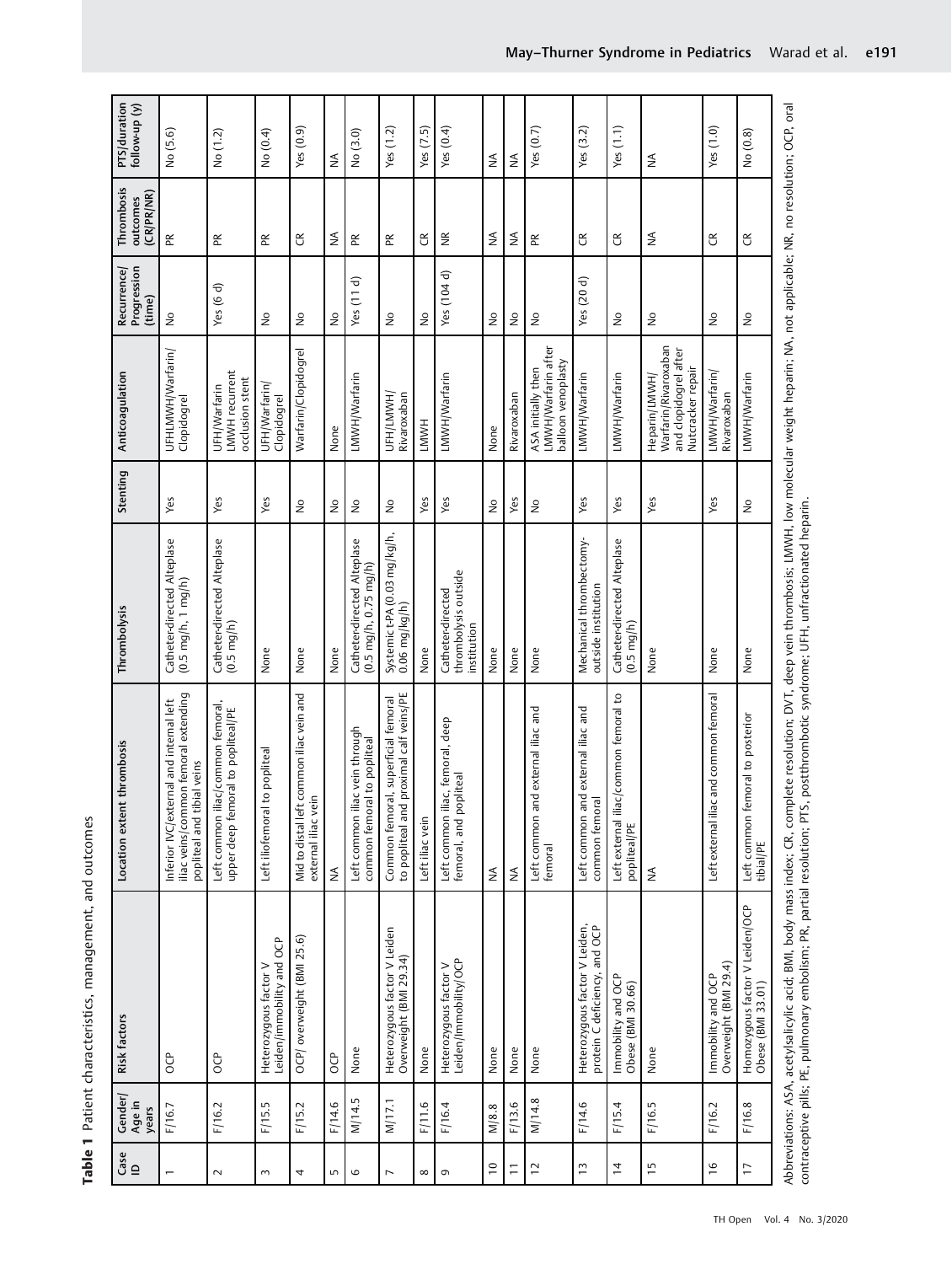DVT of the left lower extremity (76%) while four were diagnosed with MTS without DVT (asymptomatic sibling of MTS patient  $[n = 1]$  and pain and/or swelling  $[n = 3]$ ) (►Fig. 1). Four patients were noted to have PE at the time of DVT diagnosis (►Table 1).

#### Thrombotic Risk Factors

Comorbidities associated with risk for thrombosis such as increased BMI ( $\geq$  25 kg/m<sup>2</sup>), immobility, OCP use, and thrombophilia were analyzed among patients with or without DVT ( $\blacktriangleright$ Table 1). The median BMI was 23.63 kg/m<sup>2</sup> (range 18.32-33.01 kg/m<sup>2</sup>). The median BMI was similar at 23.81 - $\text{kg/m}^2$  when four patients without DVT were excluded (range 18.44-33.01 kg/m<sup>2</sup>). Thrombophilia testing was performed in only six patients. Five patients tested positive for factor V Leiden mutation (heterozygous = 4; homozygous = 1). Ten out of the 13 (76%) patients with DVT had one or more thrombosis risk factors such as inherited thrombophilia, immobility, increased BMI, and/or use of OCP. Increased BMI ( $n = 5$ ), immobility ( $n = 4$ ), and OCP use ( $n = 10$ ) as risk factors for thrombosis were found to be nonsignificant (p-value 0.26, 0.52, and 0.25, respectively).

# **Diagnostics**

Radiological modalities used to establish the diagnosis of MTS with or without DVT included: ultrasound Doppler and venography ( $n = 7$ ), ultrasound Doppler with MRV ( $n = 5$ ), ultrasound Doppler and CTV ( $n = 4$ ), and MRV only ( $n = 1$ ).

#### Management

Management in patients with or without DVT is summarized in ►Table 1.

#### Initial treatment: Anticoagulation and Thrombolysis

Out of the 13 patients that presented with acute DVT, 6 (35%) were treated with thrombolysis in addition to systemic anticoagulation (catheter-directed = 5; systemic = 1) at a median of 1 day from DVT diagnosis (range 0–8 days). The median treatment duration was 2 days (range 1–4 days). One patient underwent PMT upon diagnosis of DVT at an outside institution 3 years prior to presentation. Overall, choice of anticoagulation therapy was variable and consisted of initial UFH or LMWH that were later transitioned to or continued on LMWH, warfarin, or direct oral anticoagulants such as rivaroxaban. Median duration of anticoagulation was 6.3 months (range 3.2–18.7 months). Antiplatelet agents such as clopidogrel and aspirin were used in some patients (►Table 1). Anticoagulation with or without antiplatelet agents were used in patients without DVT who underwent placement of a stent or balloon angioplasty.

#### Endovascular Stenting

Ten patients (59%) had stent placement at a median of 3.5 days (range 0–376 days) in those following DVT diagnosis  $(n = 8)$  ( $\blacktriangleright$ Table 2). In two patients without DVT, the stents were placed at 767 and 1,117 days (2.1 and 3.1 years) from the diagnosis of MTS, respectively. Stent failure occurred in 5



Fig. 1 Summary of patients with May-Thurner syndrome.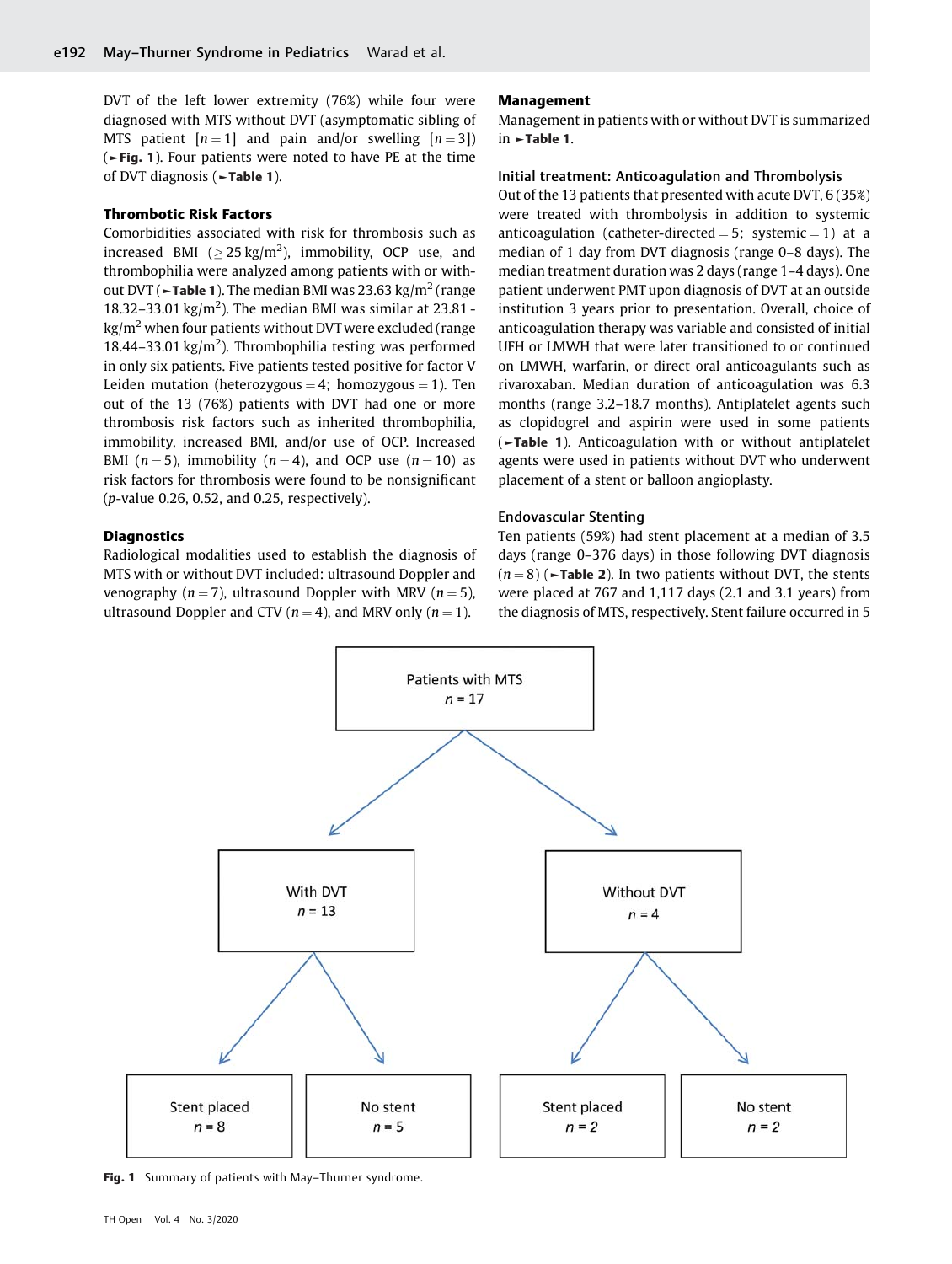Table 2 Summary of endovascular stenting and patency rates **Table 2** Summary of endovascular stenting and patency rates

Abbreviations: CIV, left common iliac vein; CFV, left common femoral vein; EIV, left external iliac vein; IVC, inferior vena cava; MTS, May–Thurner syndrome; NA, not applicable. Abbreviations: CIV, left common iliac vein; CFV, left common femoral vein; EIV, left external iliac vein; IVC, inferior vena cava; MTS, May-Thurner<br>Note: Protégé<sup>rM</sup> [Medtronic, Minneapolis, Minnesota, United States]; Wall Note: Protégé<sup>TM</sup> [Medtronic, Minneapolis, Minnesota, United States]; Wallstent<sup>rM</sup> [Boston Scientific, Marlborough, Massachusetts, United States].<br>Stent length information not available.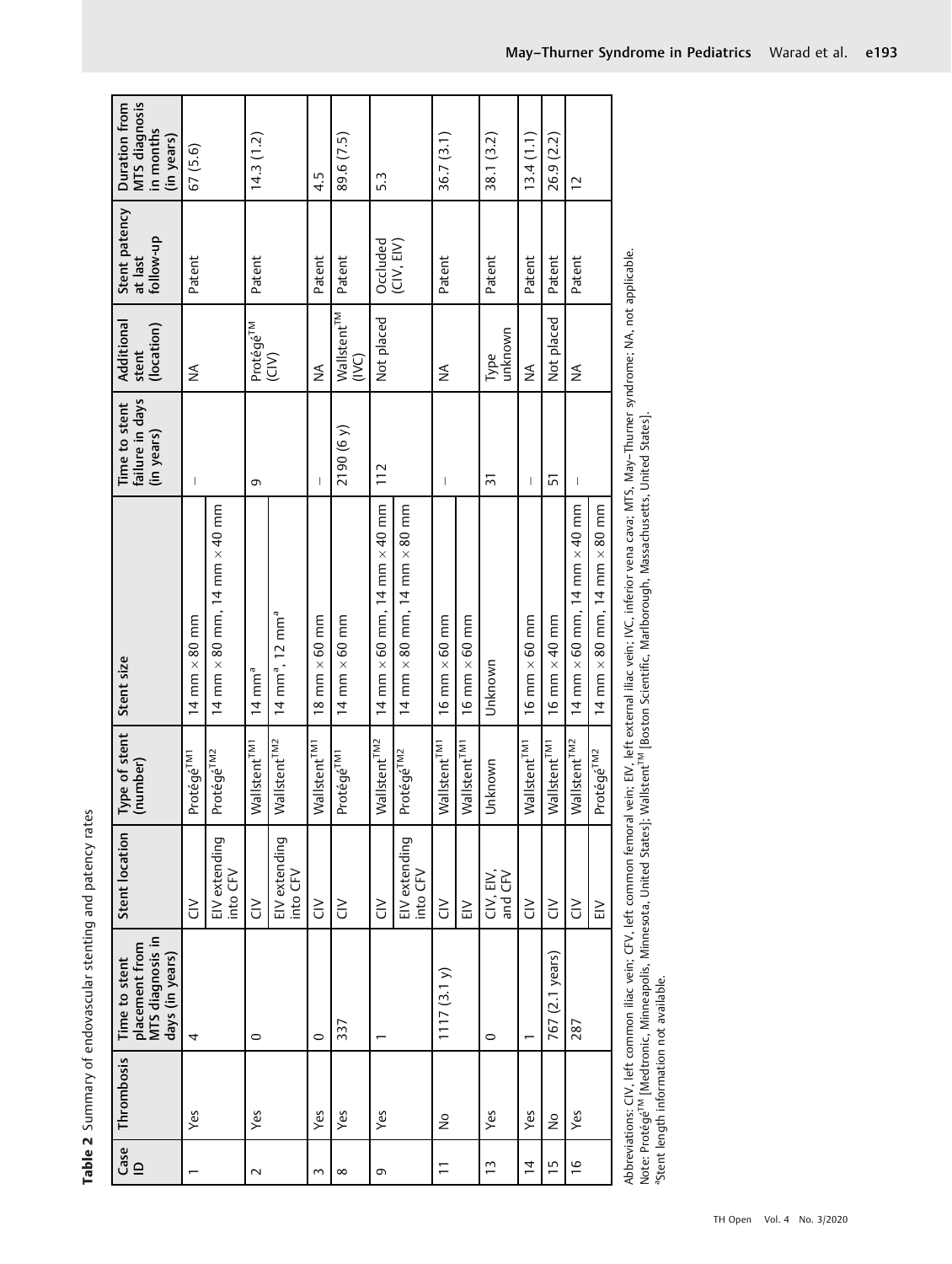patients (50%) at a median of 1.7 months (range 0.3–72 months): 1 due to growth-related stent migration from compression site, 1 due to stent narrowing, and 3 due to thrombosis leading to stent replacement. All 5 patients underwent interventional stent recanalization procedure, of which 4 remained patent while 1 remained occluded. Proportion of stent survival at last follow-up was 90% (9 of 10 stents) with a median follow-up of 1.1 years (range 0.2–6.5 years). There was no association between stent size (diameter of 14 mm vs.  $> 14$  mm) and stent failure ( $p = 0.52$ )

#### **Outcomes**

Complete resolution of thrombus was noted in 6 (46%) patients, partial resolution in 6 (46%), and no response in 1 (8%). Four patients (31%) had recurrence/progression of thrombus ( $n = 3$  with stents) at a median time of 29 days (range 12–495 days). No bleeding complications were observed. One patient had progression of DVT 11 days from diagnosis; CDT was initiated with partial resolution of the thrombosis; no stent was placed due to multiple collateral vessels. The role of thrombolysis therapy and its potential role for the prevention of recurrent thrombosis was analyzed and found to be nonsignificant ( $p = 1.0$ ). Neither degree of thrombosis clearance (complete vs. partial or no resolution) nor stent implantation (stent vs. no stent) were found to be associated with thrombosis recurrence ( $p = 0.26$ ) and  $p = 1.0$ , respectively).

On reviewing patients charts for signs and symptoms of PTS such as swelling, pain, skin discoloration, varicosities, skin ulceration, and claudication, five patients were noted to have had signs and symptoms consistent with PTS at the time of last follow-up. Only 4 patients responded to the mailed PTS survey that confirmed PTS documentation in 1 patient and an additional 3 patients reported PTS symptoms (mild  $PTS = 1$ ; moderate  $PTS = 3$ ) resulting in a total of 8 (62%) patients with PTS following DVT at a median follow-up of 16 months (range 9.6–89.8 months). Of the 8 patients with DVT that had stent placements, 5 (63%) patients had clinically documented and/or self-reported PTS at a median follow-up of 17 months (range 4.9–89.8 months). The degree of DVT clearance (complete vs. partial or no resolution), use of thrombolysis, and stent placement were not found to be significantly associated with development of PTS ( $p = 1.0$ , 0.10, and 0.62, respectively).

# Discussion

Compression of the left iliac vein by the overriding right iliac artery, also known as MTS, can result in left iliofemoral thrombosis in approximately 50 to 60% of patients as a result of intraluminal spurs from compression.<sup>4,18</sup> Similar to other pediatric series, a female preponderance was noted (M:F ratio 1:3.3). Other precipitating factors such as immobility, inherited thrombophilia, surgery, hormonal therapy, and pregnancy were also noted.<sup>4,19–21</sup> In our review, 77% of patients with MTS and DVT had one or more thrombosis risk factors such as inherited thrombophilia, immobility, and/or use of OCPs.

Several radiological imaging modalities are useful in establishing the diagnosis of MTS. Ultrasound Doppler is usually the first and fastest method used to diagnose DVT.<sup>22</sup> However, this radiological technique cannot identify the anatomic compression of the left iliac vein reliably and cannot demonstrate the venous spurs caused by chronic compression. To accurately diagnose MTS, other cross-sectional imaging modalities such as CTV or angiography, magnetic resonance angiography, and/or venography are used for detailed visualization of the pelvic vasculature and anatomy.23–<sup>25</sup>

Anticoagulation is the first-line treatment used to prevent clot extension and occurrence of PE. However, anticoagulation alone neither corrects the anatomic compression of theleft iliac vein nor results in clot dissolution. Surgical thrombectomy was considered a treatment option before PMT and stent placements became more commonly used.<sup>26,27</sup> Despite the different surgical techniques, similar primary and secondary patency have been reported at 5 years (42 and 59%, respectively).<sup>28</sup> Due to advances in endovascular techniques, MTS patients rarely have to undergo open vascular surgical procedures.4,8,10,19,29 In adults, catheter-directed PMTwith or without stent placement in addition to anticoagulation are considered the standard treatment for MTS with acute thrombosis with patency rates reported at 79 to 100% at 2 years.<sup>11,29–32</sup> To date, pediatric (  $\leq 18$ years of age) literature consist primarily of case reports and limited case series, of which the largest series include Goldenberg et al,<sup>12</sup> Murphy et al,<sup>33</sup> and Goldman et al<sup>14</sup> that studied 6 (prospective), 5 (prospective), and 10 (retrospective) cases, respectively. In these reports, all patients presenting with thrombotic MTS received anticoagulation with catheter-directed mechanical or pharmacomechanical thrombolysis followed by endovascular stent placement. Murphy et al and Goldman et al<sup>14</sup> reported primary patency rates of 100% at the end of procedure and 79% at 12 months, respectively, while Goldman et al<sup>14</sup> reported secondary patency rate of 100% at 12 months and 89% at 36 months, as defined by the Society of Interventional Radiology.<sup>34</sup> Primary and secondary patency rates in the 6 patients in Goldenberg study were 40 and 20% at 12 and 24 months, respectively.<sup>12,14</sup> In our series, only 59% patients (10/17) had stent placements. Five stent failures were noted due to thrombosis or mechanical failure. Patency was restored in 3 patients with additional stent placements ( $n = 3$ ) and CDT  $(n = 1)$ . A primary patency rate of 62% at 12 months ( $\blacktriangleright$  Fig. 2A), with secondary patency rate of 88% at last follow-up (►Fig. 2B) were observed. The limited sample size precluded definitive comparisons of outcomes based on thrombolytic therapy.

The role of congenital or acquired thrombophilia as a risk factor for thrombosis recurrence in MTS is inconsistent in the pediatric and adult literature.12,14,35 Goldman et al reported a single patient in their cohort of patients with MTS, with loss of secondary stent patency due to congenital thrombophilia and poor adherence to anticoagulation.<sup>14</sup> Goldenberg et al reported 2 recurrent thromboses out of 6 patients with MTS to have associated hypercoagulability.<sup>12</sup> In contrast to the pediatric literature, a large retrospective analysis by Neglén et al in 870 adult patients did not show an increased risk for stent thrombosis in association with thrombophilia.<sup>35</sup> In our series, of the 5 patients with congenital thrombophilic risk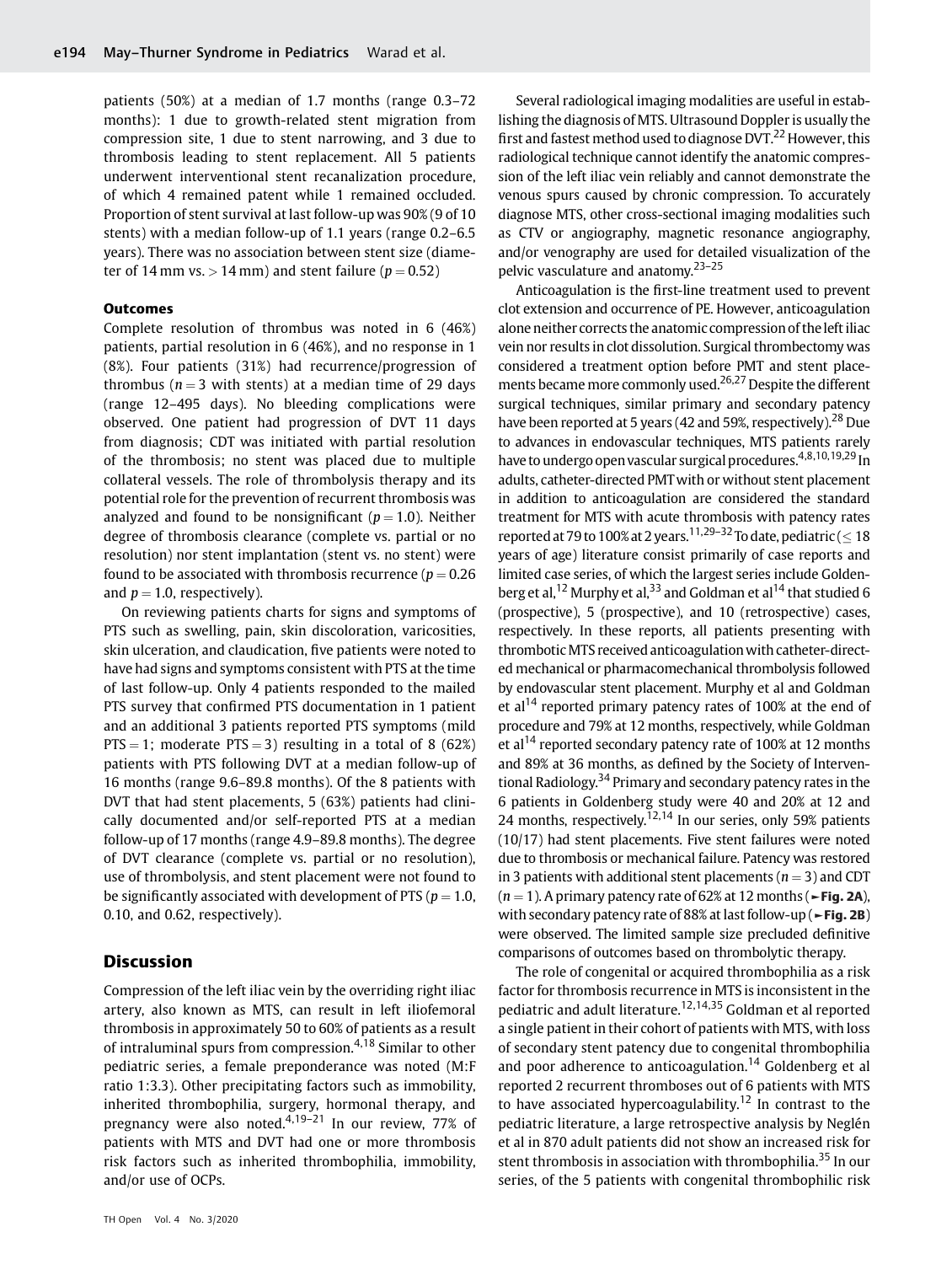

Fig. 2 Stent patency. (A) Primary patency. (B) Secondary patency.

factor, only 2 experienced recurrence/progression of thrombosis (►Table 1) at a median follow-up of 16.8 months (range 4.9–41.4 months); however, the generalizability of these findings is limited to the lack of uniform testing for hypercoagulability disorders in these patients (only 6 patients were tested).

Regardless for treatment modalities, these patients are at risk of developing PTS that is usually associated with swelling, pain, signs of venous insufficiency with dilated blood vessels, varicosities, skin changes, and potential for stasis ulceration in the long term, especially with recurrence of DVT or chronic venous insufficiency.<sup>36</sup> In one study, among adult patients with iliofemoral DVTwho were managed with anticoagulation alone, 71% hadleg swelling and 18% skin ulcerations at 10 years of follow-up.<sup>37</sup> In our study, signs and symptoms of PTS were clinically documented in 8 of the 13 patients who sustained a DVT; however, the grading severity could not be analyzed due to nonstandardized screening practices and documentation. A previously validated PTS survey tool was sent to all patients who experienced a DVT in the setting of PTS; however, this was met with a poor survey response rate (30.7%). Among patients with stent placement, 63% had clinically documented and/or self-reported PTS. With the exception of Murphy et al reporting 0% PTS symptoms in their cohort at last follow-up, our results are comparable to PTS rates reported by Goldman et al at 60% and Goldenberg et al at 75% of evaluable patients at last follow-up.

Although our study reports the largest pediatric cohort with MTS and real-life experience, we acknowledge several limitations that include retrospective study design, small sample size, heterogeneous treatment strategies, nonstandardized management and documentation, and recall bias. The clinical decision for CDT versus systemic thrombolysis, angioplasty, or stent placement, was at the discretion of the treating physician that incorporated patients' preferences as well. Due to nonstandardized screening methods during clinical documentation of PTS and poor response rate of the mailed-out survey, this study may underestimate the prevalence and severity of PTS.

In summary, MTS should be considered in adolescents with left iliofemoral thrombosis. CDT should be considered early on following diagnosis. For those patients who under-



went anticoagulation with or without thrombolysis, no bleeding or procedural complications were observed. The decision algorithm for placement of endovascular stents in adolescents that have achieved full growth is not well established. Our institutional practice for stent placement takes into account the degree of vascular occlusion, resolution with anticoagulation and/or thrombolysis or thrombectomy, and vascular evidence of chronicity (e.g., presence of surrounding collateral vessels), to maximize the chances of successful endovascular stenting and prevent recurrent thrombosis or mechanical failure. Our study emphasizes the need of prospective multi-institutional collaborative efforts to study MTS in children and adolescents to establish standardized guidelines for diagnosis, management including anticoagulation, endovascular approach, and monitoring DVT-related sequelae to optimize long-term outcomes.

#### Authors' Contributions

All authors have contributed significantly to this study and preparation of the manuscript. All authors have reviewed and approved the manuscript.

Conflict of Interest None declared.

#### References

- 1 May R, Thurner J. The cause of the predominantly sinistral occurrence of thrombosis of the pelvic veins. Angiology 1957;8 (05):419–427
- 2 Cockett FB, Thomas ML. The iliac compression syndrome. Br J Surg 1965;52(10):816–821
- 3 Kibbe MR, Ujiki M, Goodwin AL, Eskandari M, Yao J, Matsumura J. Iliac vein compression in an asymptomatic patient population. J Vasc Surg 2004;39(05):937–943
- 4 Mickley V, Schwagierek R, Rilinger N, Görich J, Sunder-Plassmann L. Left iliac venous thrombosis caused by venous spur: treatment with thrombectomy and stent implantation. J Vasc Surg 1998;28 (03):492–497
- 5 Rajachandran M, Schainfeld RM. Diagnosis and treatment of May-Thurner syndrome. Vasc Dis Manag 2014;11(11):E265–E273
- 6 Bozkaya H, Cinar C, Ertugay S, et al. Endovascular treatment of iliac vein compression (May-Thurner) syndrome: angioplasty and stenting with or without manual aspiration thrombectomy and catheter-directed thrombolysis. Ann Vasc Dis 2015;8(01):21–28